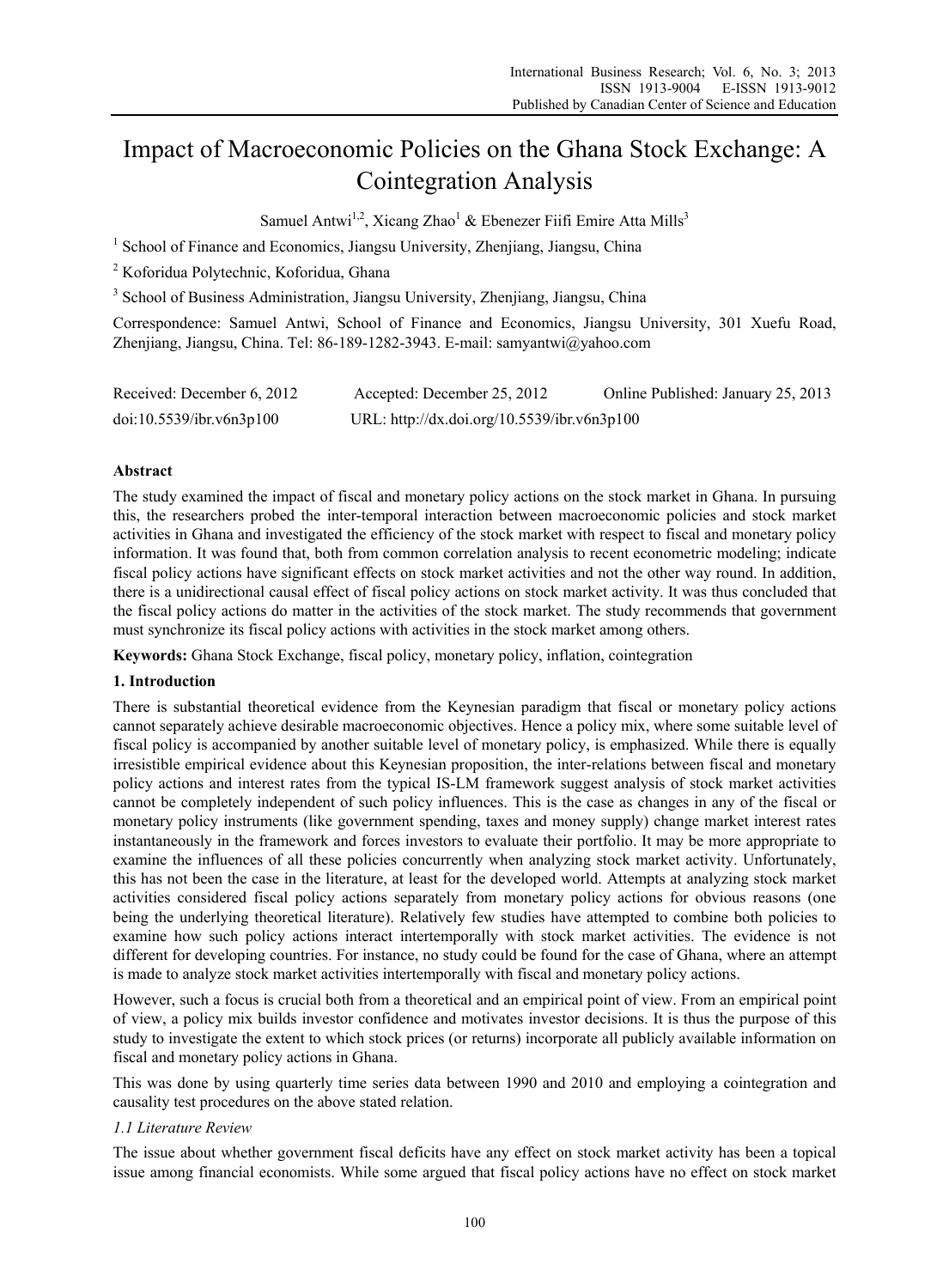activity due to the efficiency of stock markets, others disagree, and insisted that fiscal deficits may affect stock market activity through changes in the rate of interest which triggers a portfolio revaluation by investors. The former view is referred to as the Ricardian equivalence proposition attributed to Barro (1974). The Ricardian equivalence view is supported by stock market efficiency (SME) hypothesis. In its semi strong form, the SME hypothesis contends that stock prices fully reflect all publicly available information (Fama, 1970; 1991; Davidson & Froyen, 1982).

Contrary to the Ricardian equivalence proportion and SME argument, Tobin (1969) and Blanchard (1981) among others found that fiscal policy actions do matter in relation to the stock market. In his general equilibrium approach, Tobin (1969) asserted that stock returns links the real and the financial sectors of the economy and depicted how budget deficits and the growth of money could have important effects on stock returns. Increases in taxes with government expenditure unchanged would lower asset returns (or prices) due to the fact that such a policy action may put off investors from investing more in the capital market (Laopodis, 2008). Moreover, government fiscal policy in relation to capital gains tax has some implication for the stock market. Investors will only pay capital gains taxes as they offload their shares to other prospective investors. Thus high capital gain taxes may discourage investors from actively trading their shares which may dampen the liquidity of the stock market.

Besides increases in government borrowing would lead to a rise in the short term interest rates. This may culminate in a decline in stock market activity due to lower expected returns. However, with respect to high interest rate, which threatens to crowd out the private sector culminating in a decline in investment and economic activity, the central bank may take action by increasing the money supply. Moreover, Blanchard (1981) argues that fiscal policy may be motivated by other economic and political considerations. Thus, certain fiscal policy measures may be unanticipated by economic agents and therefore can be described as a fiscal policy shocks which may affect stock market returns. Even when fiscal policy action is anticipated by economic agents, it may still have some effect on stock market activity due to lags in policy. Two main lags, the decision lag and the implementation lag may account for this development. The decision lags, refers to the time it takes policy makers to effect a change in policy in response to shocks while implementation lags constitute the time it takes for policy changes to be implemented.

There is some disagreement among financial economists on the neutrality of monetary policy on the stock market. Boudoukh, Richardson, and Whitelaw (1994) asserted that whether monetary policy affects the real economy, and whether its effects are quantitatively important, is an empirical question. In economic literature, the effect of monetary policy on stock market returns is analyzed from two main channels, namely through the money supply or the interest rate (prime rate). A change in the money supply for example may lead to changes in market interest rates which would trigger a portfolio readjustment by investors. This may be explained by the fact that, changes in the market interest rate affects the value of wealth – the sum discounted future cash flows (and /or dividends) – thereby compelling investors to evaluate their portfolio. Thus, monetary policy may impact on stock market activity through valuation of physical assets relative to their replacement cost (Tobin, 1969). In his seminal work entitled, "A General Equilibrium Approach To Monetary Theory" Tobin (1969) emphasized stock returns as an important link between the real and financial sides of the economy. In that model, Tobin depicted how stock returns may respond to changes in the monetary and fiscal policy variables of the model. Rozeff (1974) tested the efficient market hypothesis against what he termed the "predictive monetary portfolio model". Developed by Bruner (1961), Friedman (1961) and Friedman and Schwartz (1963), among others, the monetary portfolio model views money as any other asset in the portfolio of investors. Monetary policy shocks will then trigger substitution money and other assets in an attempt to restore their desired money holdings. But it is important to know that investors will respond with a lag, which would imply that money could help predict stock market returns. The findings from Rozeff's (1994) study showed that lagged money supply do not predict future movements in stock prices. However Rozeff argued that, publication lag must be accounted for to find out precisely the particular time that the money supply information is made available to investors. On the contrary his findings lend credence to the fact that stock returns are related to contemporaneous and future changes in the money supply. Rogaslki and Vinso (1997) improved Rozeff's (1974) study by synchronizing the money supply data and ensured that money supply data is generated at the same interval as stock return data by accounting for autocorrelation. The findings from their study indicated that there is a unilateral causality running from stock prices to money supply but not the other way round. Blanchard (1981) analyzed the interaction of output and policy actions on the stock market. He argued that the effect of a change either in current or anticipated policy is a discrete change in the stock market due to the change in the anticipated sequence of profits and real interest rates. According to him, the stock market is not the "cause" of the increase in output, no more than the increase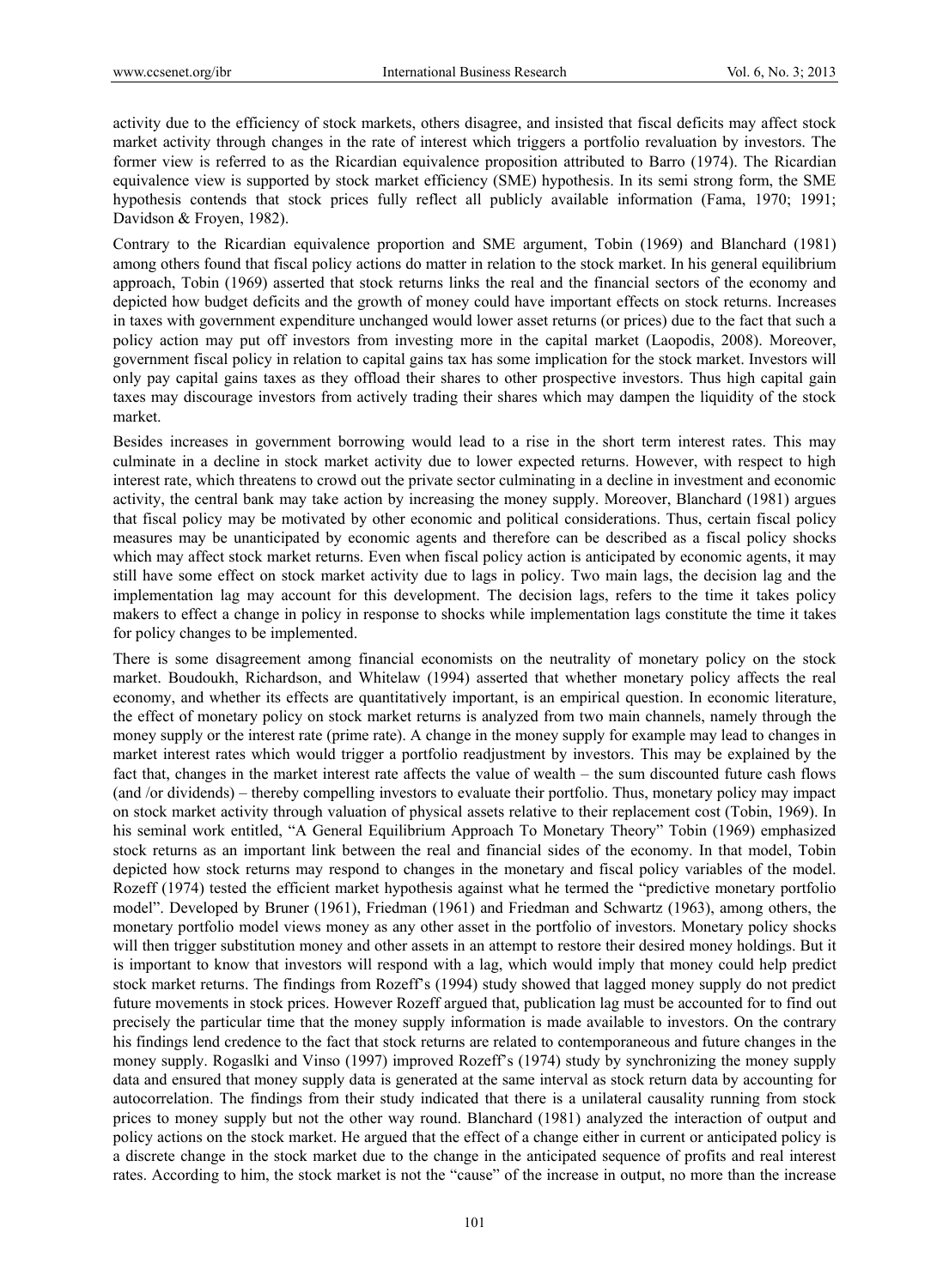in output is the cause of the initial stock market change. They are both the results of changes in policy. Blanchard (1981) further argued that whether policies are anticipated or not is important; the announcement itself will usually lead to a change in anticipated profits and discount rates, leading to a change in the stock market. Under plausible assumptions, the announcement of an expansionary fiscal policy may have a perverse effect, decreasing output before the actual implementation of the policy.

## **2. Methodology**

## *2.1 The Theoretical Framework*

The discussion so far emphasized an inter-relation between fiscal and monetary policy actions and stock market activities through interest rates. The argument is that fiscal or monetary policy instruments (like government spending, taxes, money supply and interest rates) change market interest rates instantaneously and forces investors to evaluate their portfolio. Fiscal and monetary policy actions concurrently influence stock market activities.

This concern suggests one may have to employ a dynamic econometric model to examine the intertemporal interaction between macroeconomic policies and capital market activities.

Verbeek (2004) mentions that using a dynamic econometric model facilitates the investigation of dynamic interactions between variables in a special way that avoids the potential problems of spurious (nonsense) regression – a regression that produces a fairly high coefficient of determination, high auto-correlated residuals and highly significant coefficient estimates.

Following Laopodis (2008), the inter-relation between macroeconomic policies and capital market activities in Ghana is examined by using the following indicators respectively: General Government final Consumption expenditure (as a % of GDP), the average lending rate and the GSE all share index (with the rate of inflation and the excess return on the stock market as control variables). This is specified functionally

$$
GSE = f(GOV, LR) \tag{1}
$$

Where *GSE* is the Ghana Stock Exchange (measuring stock market activities), *GOV* is General Government final Consumption Expenditure (measuring fiscal policy) and *LR* is the average Lending Interest Rate (measuring monetary policy). Taking logarithms of both sides of the equation, we have the following;

$$
ln GSE_t = \beta_0 + \beta_1 ln GOV_t + ln \beta_2 LR_t + \varepsilon_t
$$
\n(2)

To estimate the above model, the study makes use of the Cointegration Technique due Johansen and Juselius (1990). The technique is essentially a maximum likelihood estimation procedure that allows one to test both for the short and long run relationship between variables. The starting point of the technique is the generation of a Vector Autoregressive Representation (VAR) of variables under consideration at a particular order and testing a hypothesis about the rank of a generated cointegrating equation. Various tests can be conducted to determine the optimal lag lengths and the number of cointegrating equation of the series under consideration. Later a parsimonious equation (representing the short run relationship of variables under investigation) could be estimated. Although Johansen's methodology is typically used in a setting where all variables in the system are I(1), having stationary variables in the system is theoretically not an issue and Johansen (1995) states that there is little need to pre-test the variables in the system to establish their order of integration. If a single variable is I(0) instead of I(1), this will reveal itself through a cointegrating vector whose space is spanned by the only stationary variable in a model.

To complement the above estimation, the Granger Causality test is implemented between the variables under investigation. Granger causality measures whether one thing happens before another thing and helps predict it and nothing else. Thus if, for instance, one is measuring the causal link between X and Y, and X is established to be causing Y, then, changes in X happens first then followed by changes in Y. Hence, two conditions must be satisfied in this case: (1) X can help in predicting Y and the regression of X on Y has a big coefficient of determination. (2) Y cannot help in predicting X. The Granger causality test is preceded by the specification of a vector autoregressive model (VAR), where the appropriate lags, stability of the model and its specification must be satisfied. After this the causality test can be concluded.

## *2.2 The Econometric Technique*

## 2.2.1 Stationarity Test

Studies involving time series analysis necessarily employ data from the past to quantify historical relationships, such that if the future happens to be like the past, then the historical relationship can be used to forecast the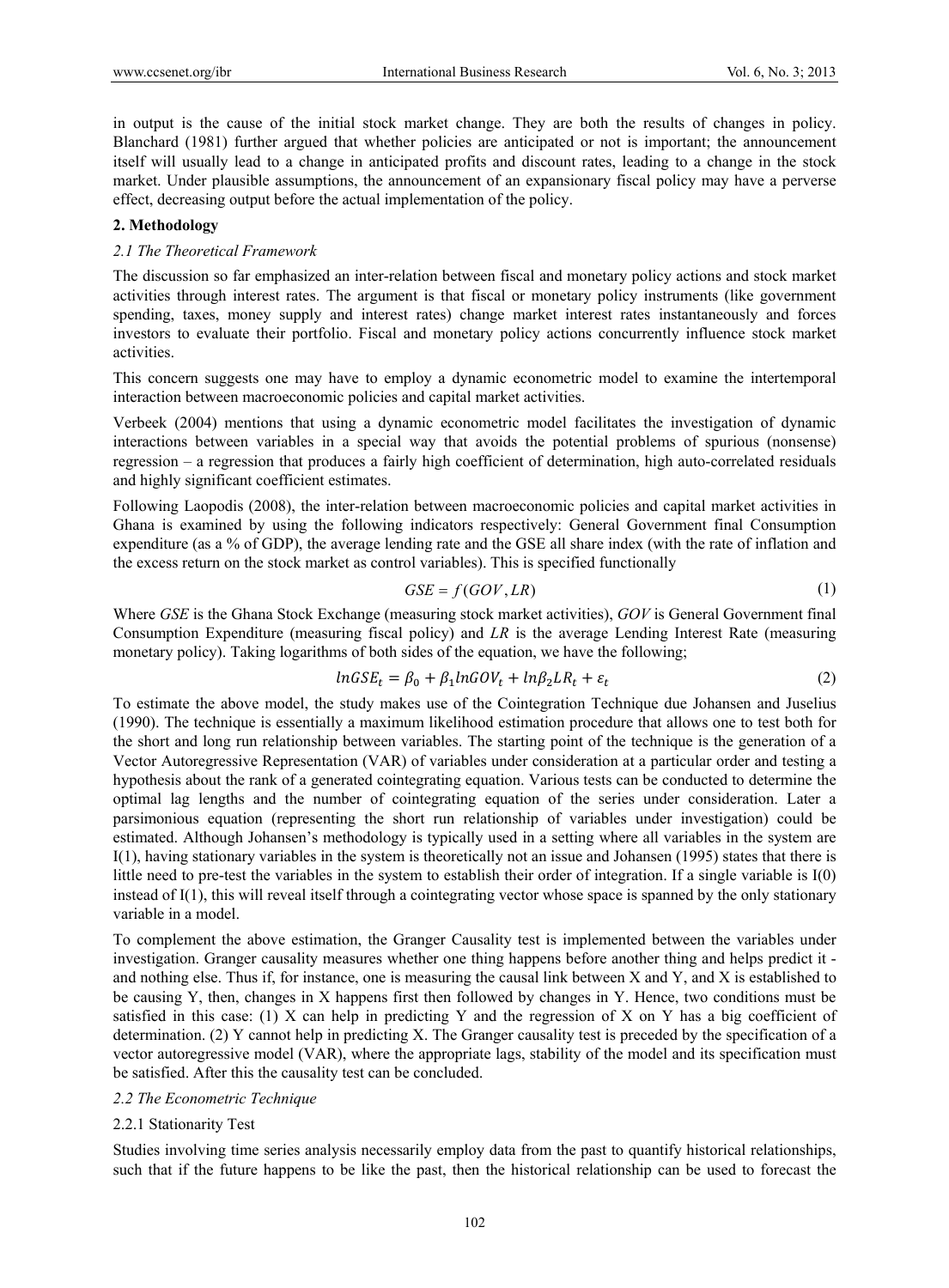future. But if the future happens to be essentially different from the past, then those historical relationships may not be reliable in forecasting the future. Hence it is fundamental that time series variables follow at least a stochastic process and are stationary. For the purposes of this study, the Augmented Dickey-fuller (ADF) test was employed to ascertain if the variables under consideration are stationary or not (have a unit root). Where the variables are found to contain unit roots, the study makes use of the logs followed by the respective number of differences of the variables, until the variable in question becomes stationary.

## 2.2.2 Testing for Lag Structure

One of the challenges in specifying an optimal lag length  $(\rho)$  for a model is that if it's chosen lag length is too small, it is possible the model may be mis-specified due to the omission of relevant variables and if too large, it is possible the number of degrees of freedom may be lost. In other words, a model with relatively large number of lags is most likely to produce residuals that approach the white noise process, but might not be parsimonious. On the other hand, a model with smaller lag lengths is more likely to be parsimonious, but might not produce residuals that are random enough to approach a white noise process. The above problem implies that there is the need to select an optimal lag length ρ. The Schwartz Bayesian information Criteria (SIC) and the Akaike information Criteria (AIC) are identified in literature as appropriate in selecting optimal lag lengths that produces errors that approach a white noise process, subject to the constraint that the smallest number of lag terms was selected for parsimony. These approaches will jointly be employed to determine the optimal lag length of variables for this study.

# 2.2.3 Diagnostic Tests

As Kramer et al. (1985) recommends, conventional regression output needs to be supplemented by a number of specification tests. A series of tests are performed to support this study. These include testing the residuals for normality, homoscedasticity, and autocorrelation. Also, a test was carried out on coefficient in various models for their significance. Lastly, models were taken through the Ramsey's Reset test, Normality test and Stability tests for parsimony.

# *2.3 Measurement of Variables and Their Expected Signs*

# 2.3.1 The Ghana Stock Exchange (GSE) All-Share Index

The GSE All-Share index is the principal stock index for the Ghanaian Stock Exchange. This index is calculated from the values of each of the market's listings and measures the performance of portfolios in the market. Effective 4th January, 2011, the GSE has introduced a new method of calculating closing prices of equities on the market. The closing prices of listed equities are calculated using the volume weighted average price of each equity for every given trading day. There are two indexes: the GSE Composite Index (GSE-CI) and the GSE Financial Stocks Index

## 2.3.2 Fiscal Policy Indicator (GOV)

General Government final Consumption expenditure (as a % of GDP) is used as the indicator for fiscal policy. From the Keynesian paradigm, a fiscal expansion is in consonance with either an increase in government expenditure or a reduction in taxes. This makes the use of the General Government final Consumption expenditure (as a % of GDP) more appropriate to measure fiscal policy. It is expect to have a negative impact on stock market activities.

## 2.3.3 Monetary Policy Indicator (LR)

The average real lending rate is used as the basic monetary policy indicator given the current emphasis on inflation targeting by the Bank of Ghana. Though the appropriate interest rate should be the prime rate, its non availability for the entire duration under study and in quarterly series, motivated the use of the average real lending rate. This is, again, the rate at which financial institutions lend to their most credit worth investors or the rate at which they borrow from the central bank. It is expected that the average lending rate will have a negative relationship with the demand for credit.

# 2.3.4 Real Expected Rate of Inflation (INF)

The real expected rate of inflation is measured by the ratio of the consumer price index for two subsequent periods. The CPI is chosen since it is the best measure for adjusting payments to consumers when the intent is to allow consumers to purchase, at today's prices, a market basket of goods and services equivalent to the one that they could have purchased in an earlier period. It is also the best measure to use when one wants to translate retail sales and hourly or weekly earnings into real or inflation-free figures.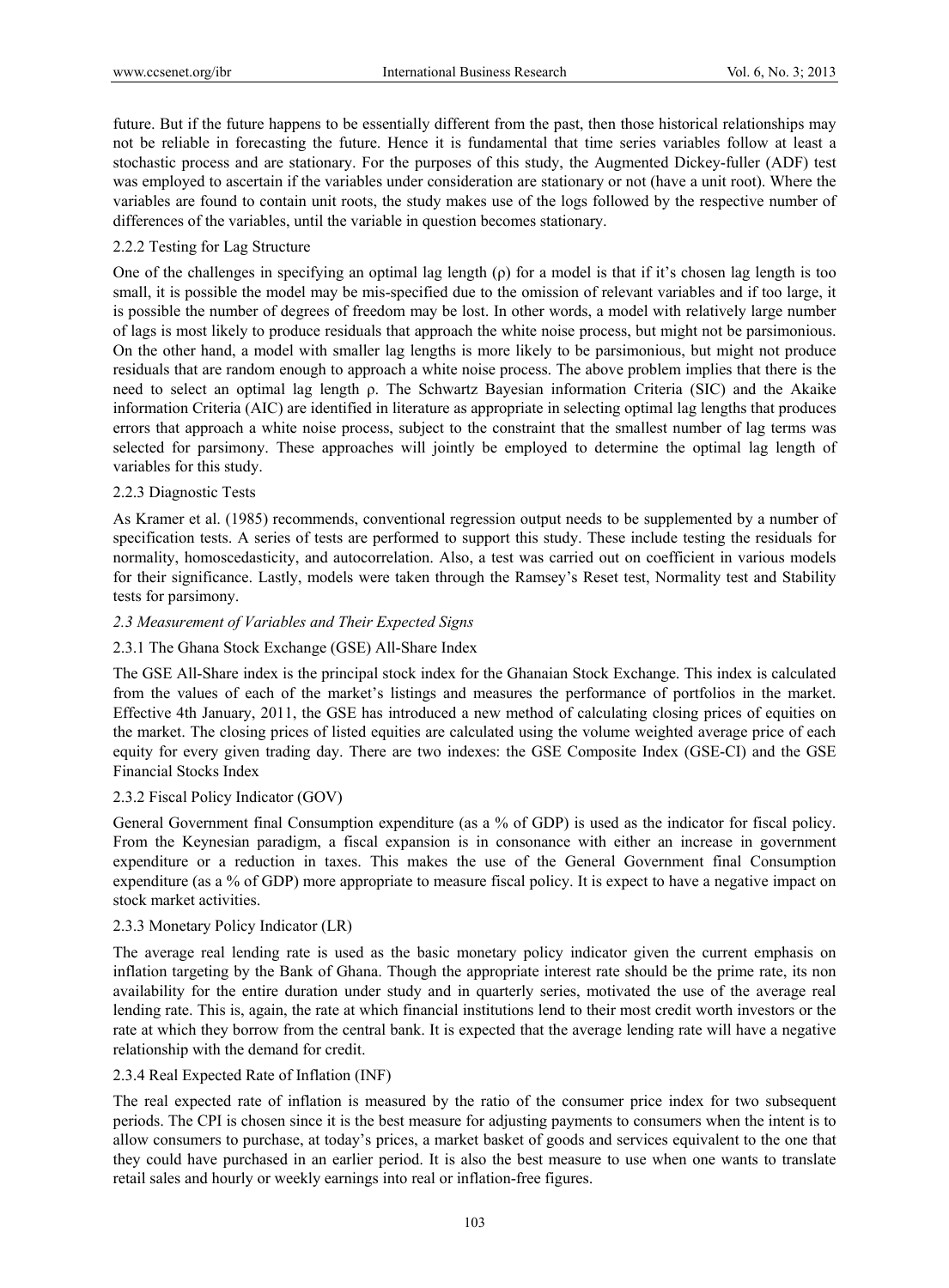# 2.3.5 Excess Market Return

Excess market return is obtained by deducting the 3-month treasury bills rate from the GSE All-share index. It represents the yield spread between risk free and risky instruments. The higher the yield spread, the more investors are encouraged to invest in equities rather than in short term instruments such as the treasury bills. A positive relationship is expected between excess market returns and stock prices.

# *2.4 The Data*

The study employed quarterly time series data for Ghana between 1990 and 2010. The datasets were obtained from the Ghana Statistical Service and the World Development Indicators CD Rom (Africa Edition). Data on the consumer price index and GDP were obtained from the Ghana Statistical Service; while that on the general Government final Consumption expenditure and the lending rate was obtained from the World Development Indicators CD Rom (Africa Edition). The GSE all-share index was obtained from the Ghana Stock Exchange. Since quarterly series are unavailable for some of the variables, disaggregated series were generated with E-Views (5.1).

# **3. Empirical Results and Discussion**

## *3.1 Data Description*

For estimation purposes, some of the variables were transformed by either taking the natural logs or expressing them as rates and ratios (i.e. in percentages). Given that quarterly time series data of some of these variables are unavailable, disaggregated estimates were obtained with the aid of an econometric software package (E-Views 5.1). The transformation and the new variables are described in Table 1.

| <b>Time Series</b>                                       | <b>Denotations</b> | <b>Units</b> | <b>Transformation Type</b>                                              |
|----------------------------------------------------------|--------------------|--------------|-------------------------------------------------------------------------|
| <b>Stock Market Activity</b>                             | <b>GSE</b>         | Logs         | Computed as log of the Ghana Stock Exchange-All Share Index             |
| Monetary Policy Indicator                                | LR                 | $\%$         | Computed as the average of the Lending Interest Rate                    |
| <b>Fiscal Policy Indicator</b>                           | GOV                | $\%$         | Computed as the General Government final consumption expenditure as a % |
|                                                          |                    |              | of GDP                                                                  |
| Excess Return on the Market                              | <b>EMR</b>         | Ratio        | The difference between the GSE-All Share Index and the average Lending  |
|                                                          |                    |              | <b>Interest Rate</b>                                                    |
| Inflation                                                | INF                | $\%$         | Computed as the ratio of current CPI and Previous CPI                   |
| Source: Data from Ghana Stock Exchange and Bank of Ghana |                    |              |                                                                         |

| Table 1. Transformed time series data |  |  |
|---------------------------------------|--|--|
|---------------------------------------|--|--|

Source: Data from Gh

# *3.2 A Formal Unit Root Test*

To ascertain the stationarity status of the variables under investigation, the Augmented Dickey Fuller (ADF) test for unit roots is applied on the selected variables. This test ensured that variables enter the selected VAR model, developed in the previous section, in a non-explosive form and are robust.

|  |  | Table 2. Results for unit root (ADF and DF-GLS) |
|--|--|-------------------------------------------------|
|--|--|-------------------------------------------------|

| Variable   | <b>ADF Statistics</b> |                            |  |
|------------|-----------------------|----------------------------|--|
|            | Level                 | 1 <sup>st</sup> Difference |  |
| <b>GSE</b> | $-1.1621(0.6854)$     | $-4.3028(0.0000)$          |  |
| LR.        | $-1.1704(0.6821)$     | $-7.1902(0.0000)$          |  |
| GOV        | $-2.1799(0.2156)$     | $-2.3524(0.0192)$          |  |
| <b>EMR</b> | $-0.8384(0.8007)$     | $-4.1126(0.0001)$          |  |
| <b>INF</b> | $-7.0122$             | .                          |  |

Source: Data from Ghana Stock Exchange and Bank of Ghana.

Note: P-values are in parenthesis.

The ADF test statistics are presented in Table 2. These test statistics are compared to the critical values from MacKinnon (1996) to conclude on the stationarity status of the series. As can be learned from the p-values, in Table 2, almost all variables selected for the estimation process were not stationary on their levels, with the exception of *INF* – which happened to be stationary on level. This suggests some sought of trending in the variables selected. A more formal test will be to plot the series to examine this trending.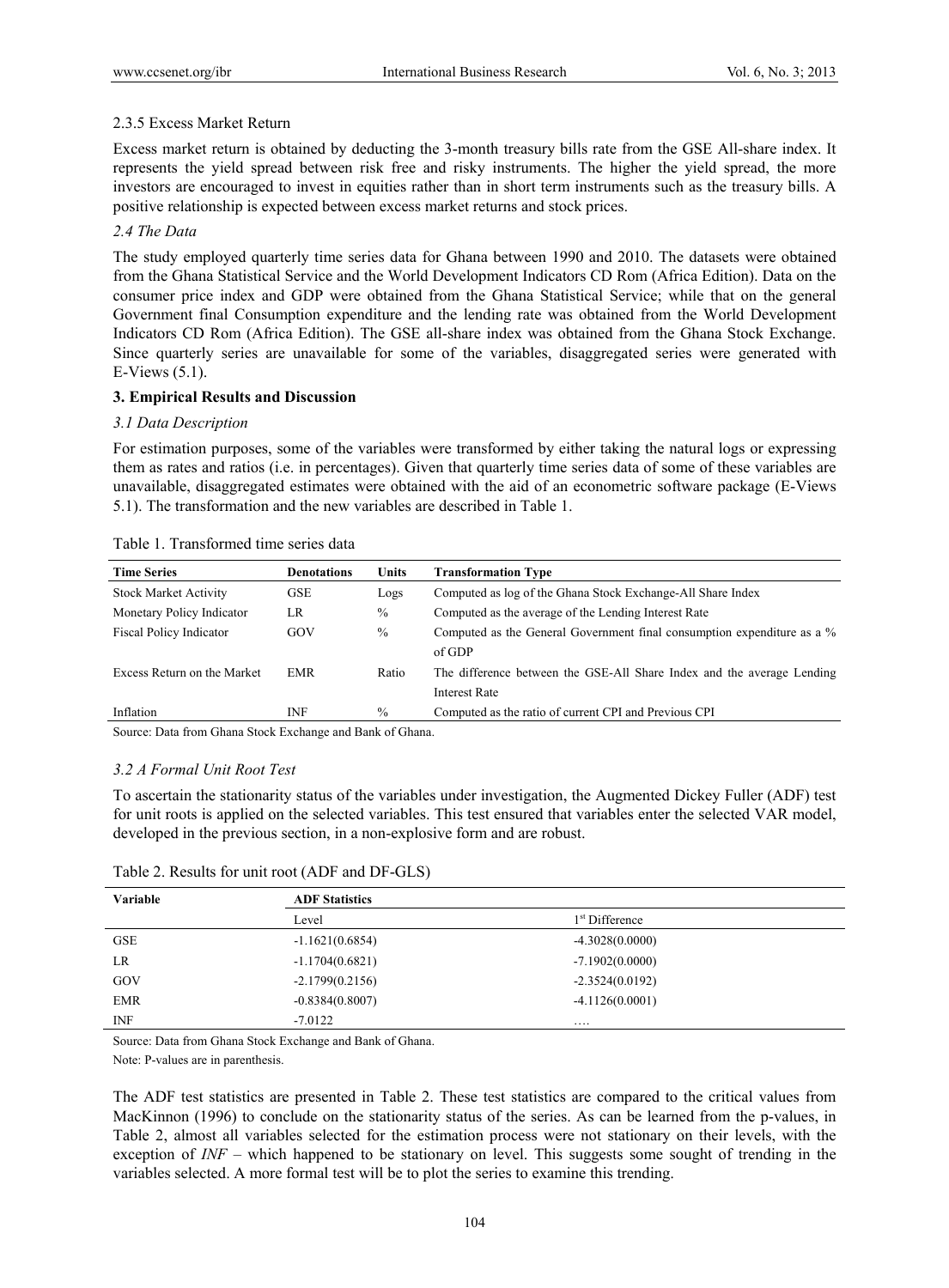# *3.3 Descriptive Statistics for Selected Variables*

Table 3 contains some descriptive statistics for the indicators of fiscal policy, monetary policy and stock market activity. From the table it can be observed that the variable with the highest average is the indicator for monetary policy. This is followed by the indicator for fiscal policy and last, the indicator for stock market activity. It can also be observed that the indicator for stock market activity has the lowest standard deviation; with the indicator for fiscal policy and monetary policy following in an ascending order respectively. This confirms the above claim that the indicator for monetary policy has been exhibiting some intermittent swings. The correlations among the three indicators range from 0.01389 to 1.000 with the correlation between the indicator for fiscal policy and stock market activity being the highest (pairwise).

|                 | LGSE       | GOV      | LR       |
|-----------------|------------|----------|----------|
| Mean            | 6.500204   | 12.31581 | 34.73531 |
| Median          | 6.699419   | 12.12168 | 34.24500 |
| Maximum         | 8.86013    | 17.50280 | 47.75000 |
| Minimum         | 4.055257   | 7.82720  | 23.75000 |
| Std.Dev.        | 1.43993    | 2.90367  | 6.98105  |
| <b>Skewness</b> | $-0.04952$ | 0.00422  | 0.26771  |
| Kurtosis        | 2.15509    | 1.96350  | 1.88845  |
| Jarque-Bera     | 1.929807   | 2.73076  | 4.05924  |
| Probability     | 0.38103    | 0.25528  | 0.13138  |
| Sum             | 416.013    | 751.2645 | 2223.06  |
| Sum square Dev. | 130.6241   | 505.8789 | 3070.306 |

Table 3. Descriptive statistics for selected variables

Source: Data from Ghana Stock Exchange and Bank of Ghana.

Fortunately, the correlation between the indicator for stock market activity and monetary policy is negative and weak. This suggests the numerous financial sector liberalization programs aimed at reversing the financial repressive state of the financial sector of Ghana has succeeded in an enabling macroeconomic environment for the financial market and particularly the capital market.

## *3.4 Cointegration Test for the Intertemporal*

For a lag length of 2 (selected by Akaike Information Criteria – AIC), there was no evidence of a cointegrating relation between variables selected (See Table 4). Both the trace and the eigen values selected no cointegrating equations. Thus estimations were done without an error correction term.

| Data Trend | None         | None      | Linear    | Linear    | Ouadratic |
|------------|--------------|-----------|-----------|-----------|-----------|
| Test Type  | No Intercept | Intercept | Intercept | Intercept | Intercept |
|            | No Trend     | No Trend  | No Trend  | Trend     | Trend     |
| Trace      |              |           |           |           |           |
| Max.Eig    |              |           |           |           |           |

Table 4. Cointegration test for the intertemporal

Note: \* Critical values based on MacKinnon-Haug-Michelis.

## *3.5 Vector Autoregression Estimates*

Table 5 presents the results of the vector autoregressive estimates for the study, along with some regression diagnostics. The regression result indicates a mixed short run relationship between fiscal policy actions and stock market activity. Particularly, an increase in government spending immediately increases activities in the stock market, but in the next period this activities decline. On the other hand, monetary policy actions seem not to have any effects on stock market activity and there are no reciprocal interactions between the variables selected.

This result lends credence to the efficient market hypothesis in relation to monetary policy activities in Ghana and it is consistent with the findings by Darrat (1998) and Laopodis (2008). It thus appear fiscal policy actions have important implications for stock market activity in Ghana and not monetary policy actions. It is likely investors in the Ghanaian stock exchange are fully aware of the impact of macroeconomic policies on capital market activity and have fully incorporated this in the pricing of securities. Hence there is no incentive to outwit the market by doing any technical or fundamental analysis and concentrating on monetary policy. The relatively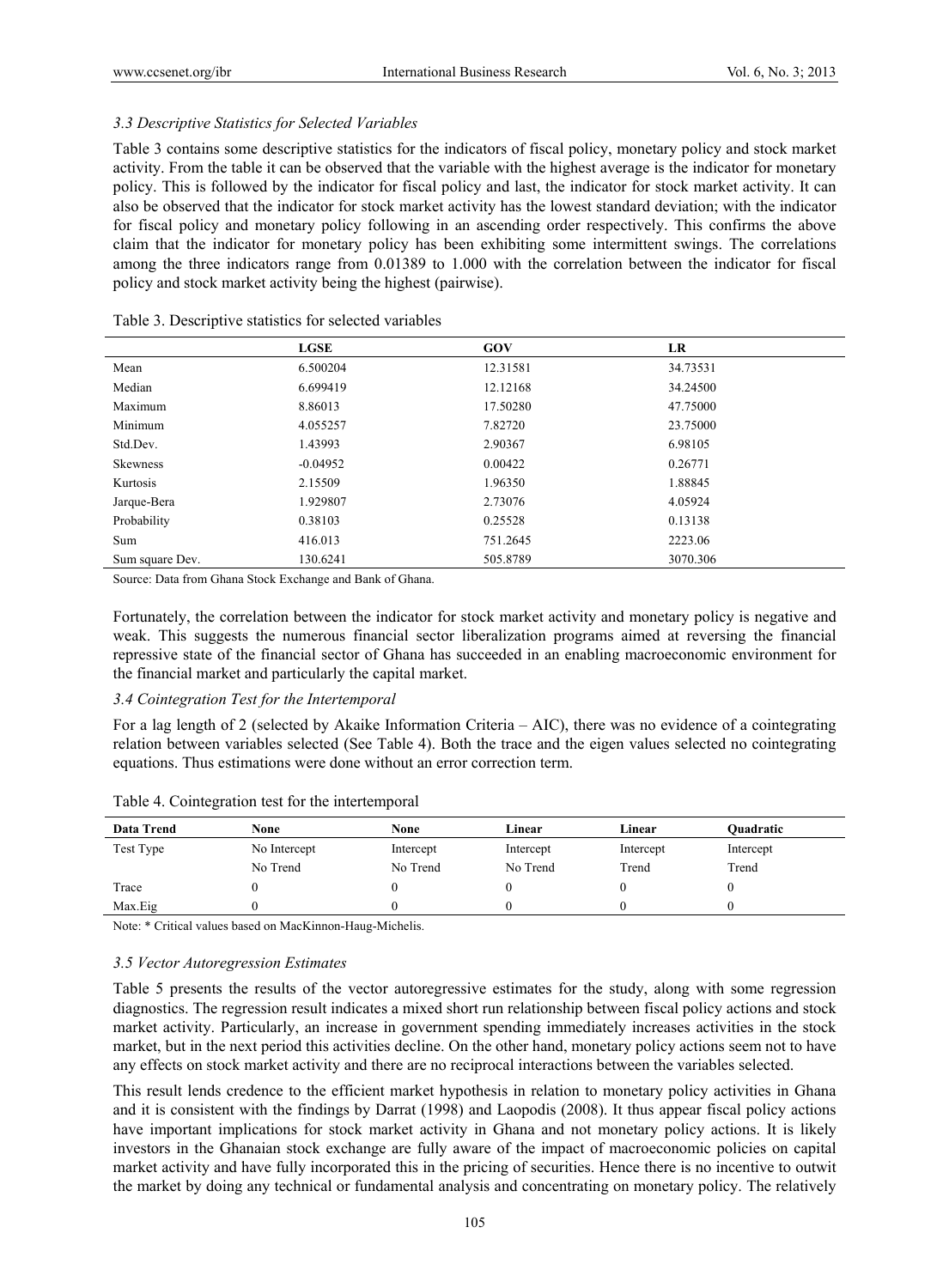young nature of the market cannot be ruled out. While on the average, the number of companies listed on the exchange has been increasing overtime, it still needs to meet certain yardsticks for the market to be comparable to other more advanced stock exchanges where monetary policy actions could easily spark portfolio re-allocations for investors.

|                    | <b>LGSE</b>     | GOV           | LR           |
|--------------------|-----------------|---------------|--------------|
| $LGSE(-1)$         | 1.167102**      | $-0.00453$    | 3.146122     |
|                    | $-0.12345$      | $-0.32325$    | $-2.52207$   |
|                    | [9.45438]       | $[-0.01403]$  | [1.24744]    |
| LGSE $(-2)$        | $-0.20043$      | 0.105006      | $-3.10812$   |
|                    | $-0.11624$      | $-0.32325$    | $-2.52207$   |
|                    | $[-1.72429]$    | [0.34498]     | $[-1.30878]$ |
| $GOV(-1)$          | 0.144991**      | 1.82934**     | $-0.79636$   |
|                    | $-0.03042$      | $-0.07965$    | $-0.62147$   |
|                    | [4.76649]       | 22.9661       | $[-1.28140]$ |
| $GOV(-2)$          | $-0.12366$      | $-0.88201**$  | 0.309748     |
|                    | $-0.02861$      | $-0.07491$    | $-0.58449$   |
|                    | $[-4.32261]$ ** | $[-11.77360]$ | [0.52994]    |
| $LR(-1)$           | 0.009248        | $-0.00832$    | 0.773035     |
|                    | $-0.00696$      | $-0.01824$    | $-0.14229$   |
|                    | [1.32783]       | $[-0.45619]$  | [5.43290]    |
| $LR(-2)$           | $-0.00027$      | $-0.00832$    | $-0.02633$   |
|                    | $-0.00679$      | $-0.01778$    | $-0.13872$   |
|                    | $[-0.03917]$    | $[-0.47508]$  | $[-0.18983]$ |
| $\mathbf C$        | $-0.29446$      | 0.57357       | 12.60116     |
|                    | $-0.25026$      | $-0.65532$    | $-5.11291$   |
|                    | $[-1.17662]$    | [0.87525]     | [2.46458]    |
| <b>INF</b>         | $-0.0009$       | 0.00307       | $0.07296**$  |
|                    | $-0.00133$      | $-0.00348$    | $-0.02714$   |
|                    | $[-0.67765]$    | [0.88349]     | [2.68856]    |
| <b>EMR</b>         | 1.61E-06        | $-3.62E-05$   | 3.30E-05     |
|                    | $-2.50E-05$     | $-6.60E-05$   | $-0.00051$   |
|                    | [0.06441]       | $[-0.55222]$  | [0.06445]    |
| R-Squared          | 0.993283        | 0.990646      | 0.895839     |
| Adjusted R-Squared | 0.992208        | 0.989149      | 0.879173     |
| F-Statistic        | 924.169         | 661.9055      | 53.75331     |

Table 5. Vector autoregression estimates

Source: Data from Ghana Stock Exchange and Bank of Ghana.

#### *3.6 Granger Causality Tests*

To harmonize the findings in the previous section, a Granger causality test is conducted between the indicators for fiscal policy, monetary policy and stock market activity. The result for the Granger causality test is presented in Table 6.

| <b>Pairwise Granger Causality Tests</b> |      |             |             |
|-----------------------------------------|------|-------------|-------------|
| Null Hypothesis                         | Obs. | F-Statistic | Probability |
| GOV does not Granger cause LGSE         | 57   | 4.99861     | 0.00189     |
| LGSE does not Granger cause GOV         |      | 0.87781     | 0.48426     |
| LR does not Granger cause LGSE          | 60   | 0.54607     | 0.70266     |
| LGSE does not Granger cause LR          |      | 1.68135     | 0.16869     |
| LR does not Granger cause GOV           | 57   | 1.44485     | 0.23377     |
| GOV does not Granger cause LR           |      | 2.14165     | 0.09002     |

## Table 6. Granger causality tests

Source: Data from Ghana Stock Exchange and Bank of Ghana.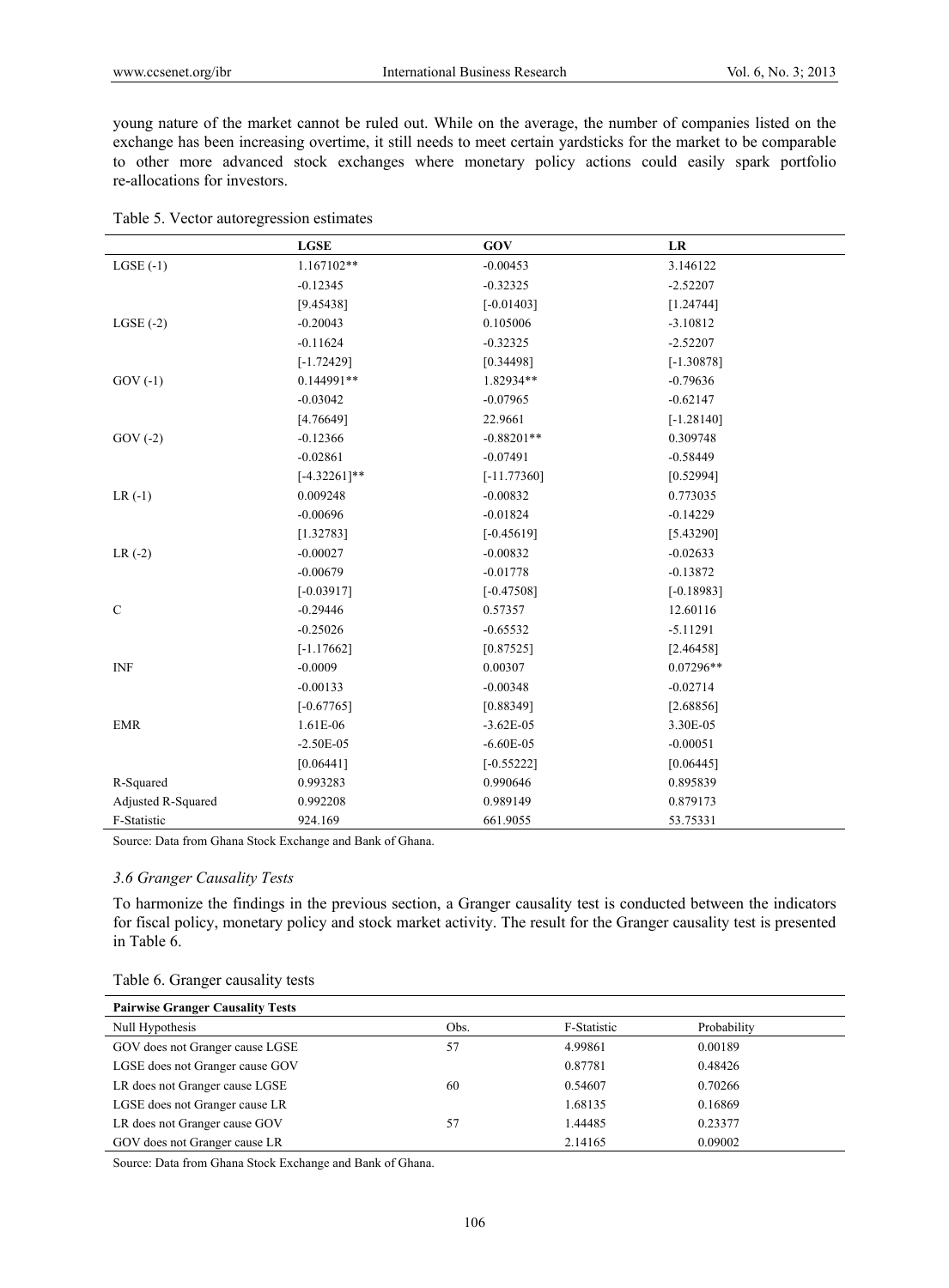The result suggests the fiscal policy actions (GOV) do granger cause stock market activity. More also, it was observed that the fiscal policy actions (GOV) does granger cause monetary policy actions (LR). Strangely, these variables were established to be insignificant in the previous section. One important conclusion from this section that complements results from the previous section is that fiscal policy actions are crucial for stock market activity in Ghana. Hence investors in the market should incorporate such actions in the pricing of securities to eliminate all inefficiencies in the market to build investor confidence.

## **4. Conclusion**

The study examined the intertemporal interaction between fiscal policy, monetary policy and stock market activity in Ghana. This is in line with theoretical contention of the Keynesian economics that a policy mix of fiscal and monetary policy is the best in achieving macroeconomic objectives. Though this proposition is supported by a number of empirical evidences and sounds great, its interaction with interest rates suggest such policies may have a concurrent effect on stock market activities. This is the case as changes in any of the fiscal or monetary policy instruments (like government spending, taxes, money supply and interest rates) change market interest rates instantaneously and forces investors to evaluate their holdings. In that way, stock market activity is either enhanced or disrupted. Thus the study attempted to examine the intertemporal interaction between macroeconomic policies and capital market activity. To accomplish this, vector autoregressive model is developed and estimated. A Granger causality test is also conducted to complement the above estimations. Further, diagnostic tests were carried out to ensure all models satisfy the assumptions of the estimation techniques selected. The results, both from common correlation analysis to recent econometric modeling, indicate fiscal policy actions have significant effects on stock market activities and not the other way round. In addition, there is a unidirectional causal effect of fiscal policy actions on stock market activity. It was thus concluded that the fiscal policy actions do matter in the activities of stock market. Thus such actions should be incorporated in the pricing of securities in the market to eliminate all inefficiencies in the market and build investor confidence.

# **References**

- Barro, R. J. (1974). Are government bonds net wealth? *Journal of Political Economy, 82*, 1095-1117. http://dx.doi.org/10.1086/260266
- Beck, T., Demeriguc-Kunt, A., Levine, R., & Maksimovic, V. (2000). Financial structure and economic development: Firm, Industry and Country evidence. *World Bank policy research Working Paper*. Retrieved from

http://www.wds.worldbank.org/servlet/WDSContentServer/WDSP/IB/2000/10/13/000094946\_0009090531 1346/Rendered/PDF/multi\_page.pdf

- Bernanke, B., & Blinder, A. (1988). Credit, Money and Aggregate Demand. *American Economic Review, 78*(2), 901-21.
- Blanchard Olivier, J. (1981). Output, the stock market and interest rates. *American Economic Review, 71*, 132-43.
- Bordo, M. D., & Wheelock, D. C. (2004). Monetary Policy and Asset Prices: A Look Back at Past U.S. Stock Market Booms. *NBER Working Papers* 10704. Retrieved from http://www.nber.org/papers/w10704
- Boudoukh, J. M., Richardson, M., & Whitelaw. (1994). A Tale of Three Schools: Insights on autocorrelation of Short-Horizon stock Returns. *Review of Financial Studies*, *6*, 799-824. http://dx.doi.org/10.1093/rfs/7.3.539
- Brunner, K. (1961). A Schema for the Supply Theory of Money. *International Economic Review*, January, 65-78. http://dx.doi.org/10.2307/2525590
- Calderon, C., & Liu, L. (2002). The Direction of causality between financial development and economic growth. *Working Paper* No. 184. Retrieved from http://www.comisiondistorsionesdeprecios.cl/eng/studies/working-papers/pdf/dtbc184.pdf
- Copper, R. (1974). Efficient Capital Markets and the Quantity Theory of Money. *Journal of Finance*, *19*, 887-908. http://dx.doi.org/10.2307/2978598
- Darrat, A. F. (1988). On fiscal policy and the stock market. *Journal of Money Credit and Banking*, *20*(3), 353-363. http://dx.doi.org/10.2307/1992261
- Darrat, A. F., & Brocato, J. (1994). Stock market efficiency and the federal budget deficit: another anomaly. *The Financial Review, 29*, 49-75. http://dx.doi.org/10.1111/j.1540-6288.1994.tb00813.x